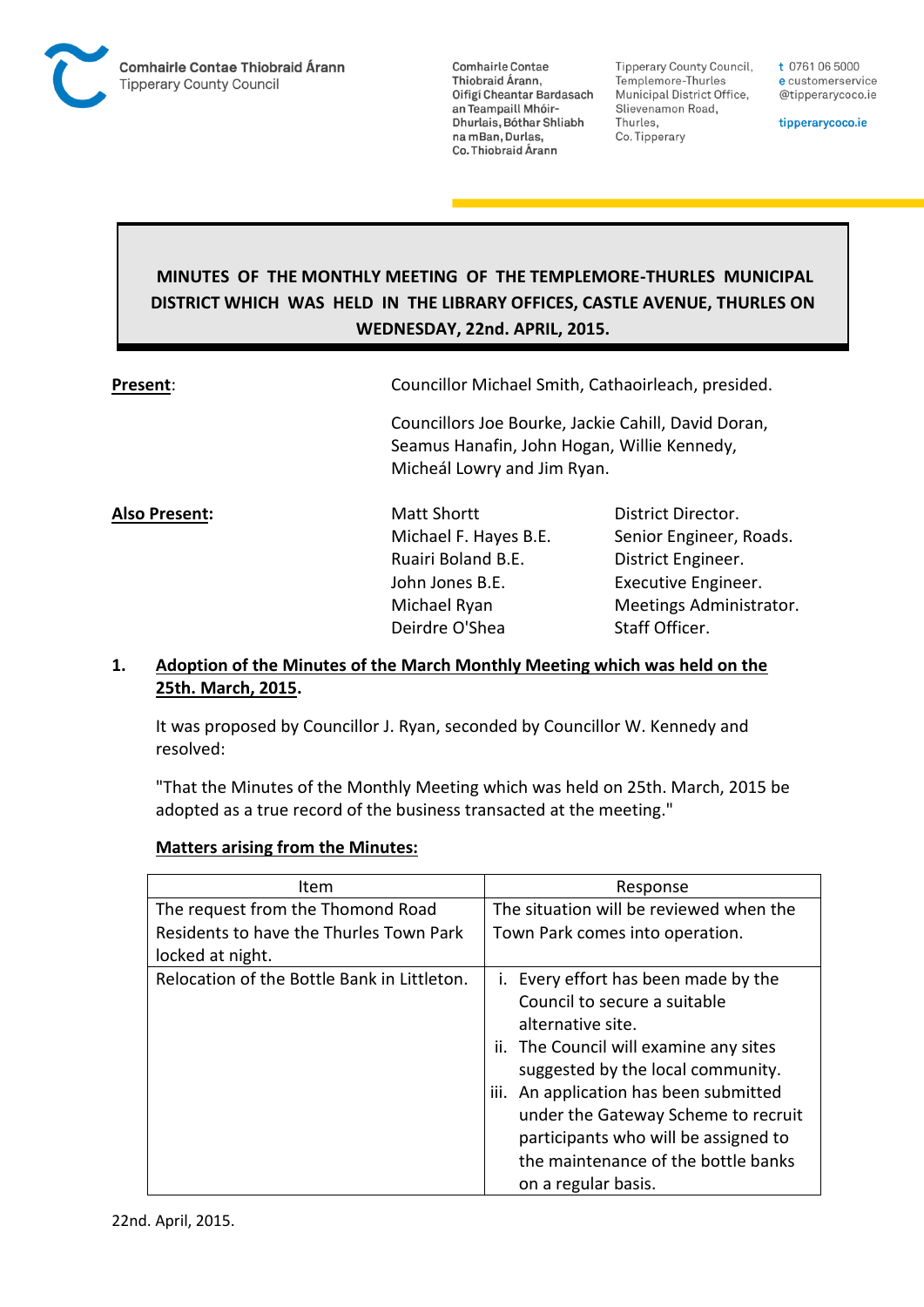Tipperary County Council. Templemore-Thurles Municipal District Office, Slievenamon Road, Thurles, Co. Tipperary

t 0761 06 5000 e customerservice @tipperarycoco.ie

tipperarycoco.ie

| Taking in charge of the Cluain Glas Estate, | There is no record of an application for  |
|---------------------------------------------|-------------------------------------------|
| Thurles and repairing the potholes in the   | taking in charge of the estate having     |
| estate.                                     | been lodged with Thurles Town Council.    |
|                                             | The potholes cannot be filled as the road |
|                                             | is private.                               |

#### **2. Community & Enterprise Function.**

Ms. Kathleen Prendergast, Economic Development Officer and Ms. Roisin O'Grady, Heritage Officer, Community & Enterprise Department were in attendance for this item.

The Cathaoirleach and Members welcomed Kathleen Prendergast and Roisin O'Grady to the Meeting.

Kathleen Prendergast outlined in detail the work being undertaken by the Community & Enterprise Department in the following areas:-

- Local, Economic and Community Plan.
- Local Community Development Committee.
- $-$  Public Participation Network.
- Economic Development.
- Community & Social Inclusion.
- Strategic Policies.
- Tipperary County Museum.
- Arts Services.
- Sports Partnership.
- Childcare Services.

Roisin O'Grady gave an overview of the Heritage Service provided by the Council.

Kathleen Prendergast and Roisin O'Grady made the following points in response to queries from Members:-

 The Department of Communications, Energy and Natural Resources is responsible for the selection of the towns for the installation of high speed broadband and proposals were put forward by the Community & Enterprise Department to include towns in the County in the roll out of broadband. The presentation made by Attracta Lyons to the first meeting of the Economic Development and Enterprise SPC on the broadband needs and requirements for the County will be circulated to the Members.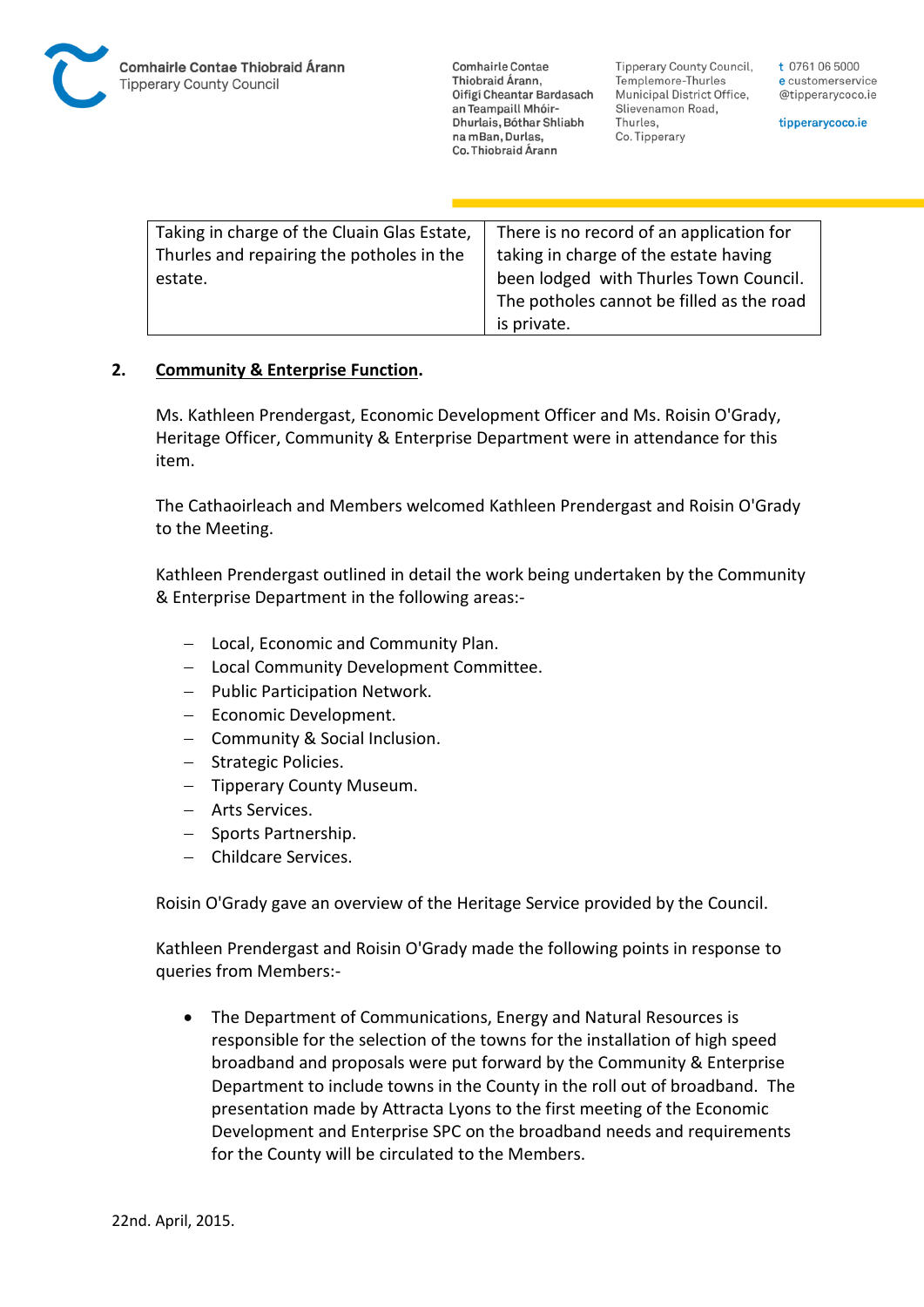

Tipperary County Council. Templemore-Thurles Municipal District Office, Slievenamon Road, Thurles, Co. Tipperary

t 0761 06 5000 e customerservice @tipperarycoco.ie

tipperarycoco.ie

- The Suicide Prevention Network established in South Tipperary which focuses on positive living and mental health wellbeing will be extended throughout the County and contact details of the Suicide Prevention Group and Suicide Prevention Officer will be circulated to the Members.
- Luke Murtagh is Chairperson of the recently established County Tipperary Tourism Company and work will commence shortly on the development of a promotional video for the County. There are currently four promotional videos available on Tipperary websites.
- Contact has been made with the Committee in Cloughjordan with regard to the commemoration of the Centenary of the 1916 Easter Rising and any suggestions may be submitted to the Community & Enterprise Department.
- The County Festival Strategy will ensure a more cohesive approach to the organisation of festivals throughout the County and will also assist the retail sector who benefit from increased footfall during events. The Council is fully supportive of festivals that increase vibrancy and promote economic development in an area.
- The new Community Facilities Scheme / Community, Sport & Cultural Grant Scheme will not be completed until the end of the year and groups interested in undertaking worthwhile projects can contact Kathleen Prendergast for financial assistance in the interim.
- The Community and Enterprise Department is only responsible for the development of protocol and policies to ensure consistency of playground management throughout the County but the allocation of funding for the maintenance of playgrounds is a matter for the Municipal District.

The Meetings Administrator confirmed that there is no provision in the Budget to replace the defective playground equipment in the Glebe Field Playground, Roscrea. Members noted that proposals for improvements to the playground have been submitted by the District to the Community & Enterprise Department to have it included as a priority in the application to the Department of Children and Youth Affairs under the Capital Grant Funding Scheme for Play and Recreation 2015.

Councillor S. Hanafin asked for support for the "Cycle against Suicide", which commences in Clonmel on 8th. May, 2015 and stops off in Thurles at the Presentation Secondary School at approximately 12 noon.

## **3. Proposed River Mall (Templemore) Drainage Scheme.**

Copy of a letter received from the Office of Public Works, in regard to the preparation of a drainage scheme for the River Mall catchment from the area in the vicinity of Templemore Lake to the area downstream of Small's Bridge to prevent or substantially reduce the periodic localised flooding of lands and properties was circulated with the Agenda.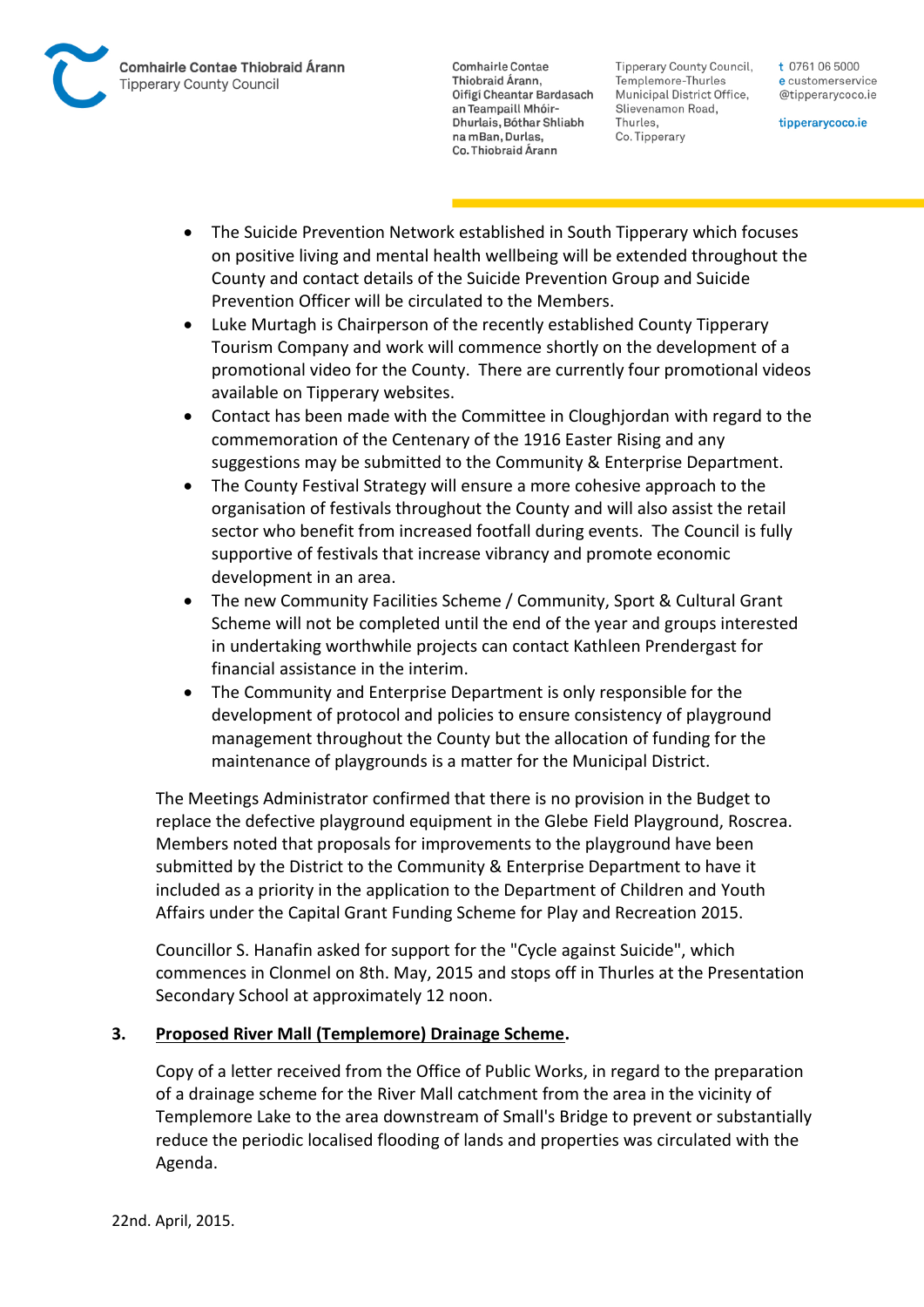Tipperary County Council. Templemore-Thurles Municipal District Office, Slievenamon Road, Thurles, Co. Tipperary

t 0761 06 5000 e customerservice @tipperarycoco.ie

tipperarycoco.ie

The Meetings Administrator advised that the examination and consideration of a Drainage Scheme is a reserved function under the Arterial Drainage Acts, 1945 and 1995 and that the latest date for receipt of observations by the Office of Public Works is 24th. April, 2015.

It was proposed by Councillor D. Doran, seconded by Councillor M. Lowry and resolved:-

"That a submission be made to the Office of Public Works raising the following items:

- What are the proposals for the obsolete section of the Mall River when the new channel is constructed and operational? The Council are of the view that it is the responsibility of the OPW to infill the entire section.
- Have all discharge points (ie surface water from adioining roads, land etc) currently being discharged to this section of the River been identified and surveyed and what provision is being made for these discharges when the new section of the River becomes operational?
- The Drainage Scheme will result in increased flooding of farmland between Templemore and Thurles and this needs to be addressed.
- What provision is being made to divert the outfall and associated overflow from the Lake in Templemore Town Park to the new channel?
- What provision is being made to divert any flood water from behind newly constructed embankments in times of flood to the new channel?"

## **4. Fix Date for the Annual Meeting of the Templemore-Thurles Municipal District in accordance with Standing Orders (May/June).**

The Meetings Administrator advised that the first Annual Meeting of the Council must be held within 10 days of the Local Elections and that Annual General Meetings thereafter shall be held on such a day in the months of May or June as the Members, by resolution, appoint.

i. It was proposed by Councillor S. Hanafin, seconded by Councillor D. Doran and resolved:-

"That the 2015 Annual Meeting of the Templemore-Thurles Municipal District be held on Wednesday 24th. June, 2015 in the Library Offices, Castle Avenue, Thurles at 10.00 am."

ii. It was proposed by Councillor M. Lowry, seconded by Councillor S. Hanafin and resolved:-

"That the June Monthly Meeting of the Templemore-Thurles Municipal District be held on Wednesday 24th. June, 2015 at the conclusion of the Annual Meeting."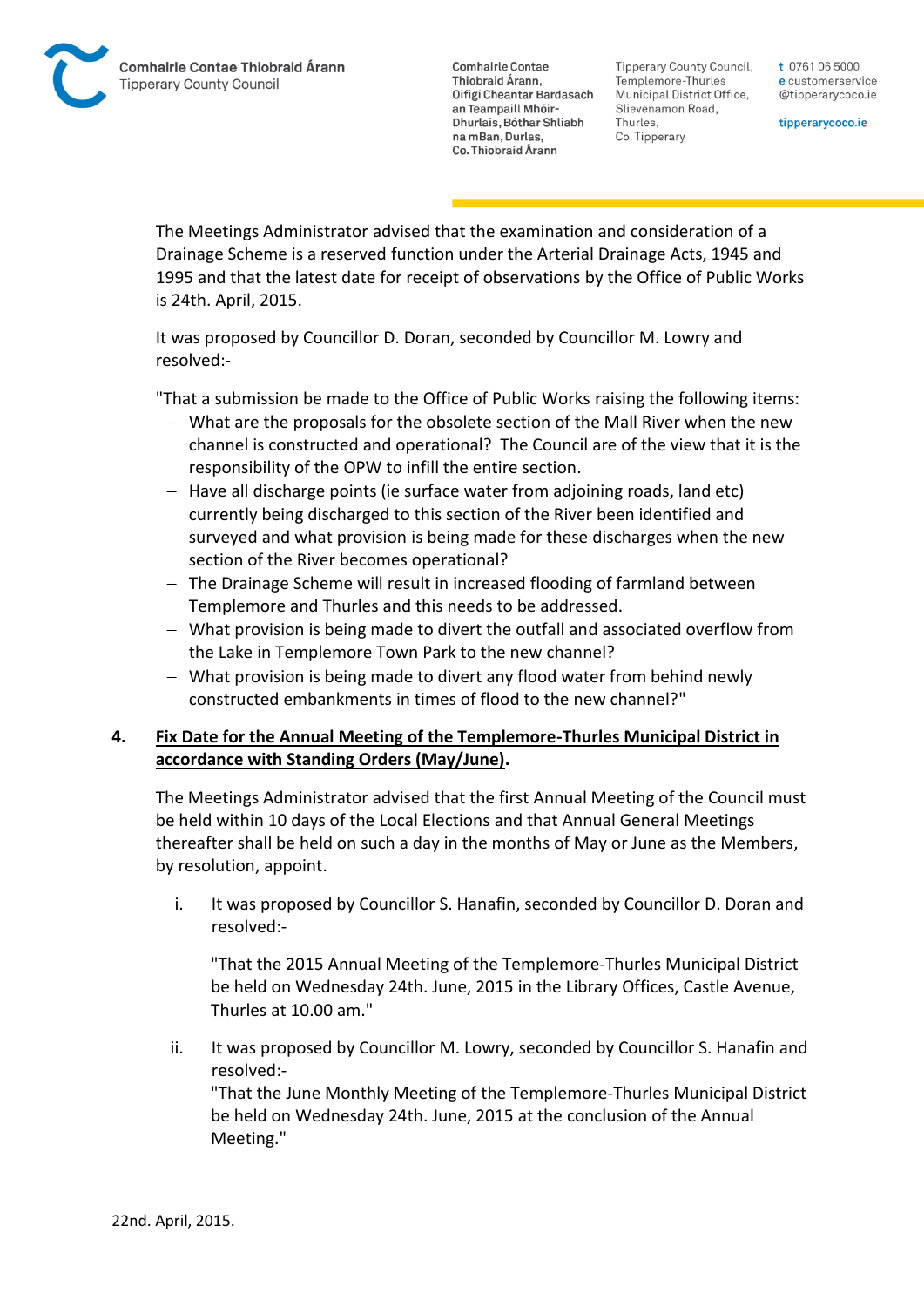

Tipperary County Council. Templemore-Thurles Municipal District Office, Slievenamon Road, Thurles, Co. Tipperary

t 0761 06 5000 e customerservice @tipperarycoco.ie

tipperarycoco.ie

### **5. Payment of Grants.**

Schedules setting out proposed grant allocations to Sports Clubs, Residents Associations, other Voluntary Groups, Burial Ground and Tidy Towns Committees within Templemore -Thurles Municipal District were circulated at the Meeting.

Members noted the following:-

- 1. Templemore-Thurles Municipal District is responsible for the administration of the grants scheme to Sports Clubs, Residents Associations and other Voluntary Groups.
- 2. The Environment Section is responsible for the administration of grants to Tidy Towns and Burial Ground Committees and the grants proposed for 2015 are in line with last year.
- 3. 3 additional applications were received this year under the Burial Ground Grant Scheme i.e. from Littleton, Ballycahill and Galboola Burial Ground Committees.
- 4. The allocation of grants to Burial Ground and Tidy Towns Committees, Sports Clubs, Residents Associations and other Voluntary Groups is a reserved function.
- 5. The grant amounts provided by the former Templemore and Thurles Town Councils have been retained this year for applicants within the towns and applications received for the remainder of the District are being funded from the General Municipal Allocation.
- 6. It is anticipated that there will be an increase in the number of applications from next year as more groups become aware of the schemes.
- 7. No applications were received from Clonmore Juvenile GAA Club or Residents Associations in Templemore town and Templetuohy.
- 8. The funding allocated last year to the Four Estates Residents Committee Thurles was provided under the Thurles Town Council Estate Management Budget.
- 9. The Council has always been supportive of organisations such as Refresh Thurles who work to improve the visual appearance of public areas.
- 10. The unsuccessful applications did not qualify for the following reasons:-
	- Some Sports Clubs do not provide facilities for juvenile participation .
	- There were instances where more than one application was received from an organisation.
	- Other groups should have applied under the Arts Act Grant Scheme.
	- The Grants Scheme does not provide funding to Community Halls as the Scheme is devised to support groups that use such facilities.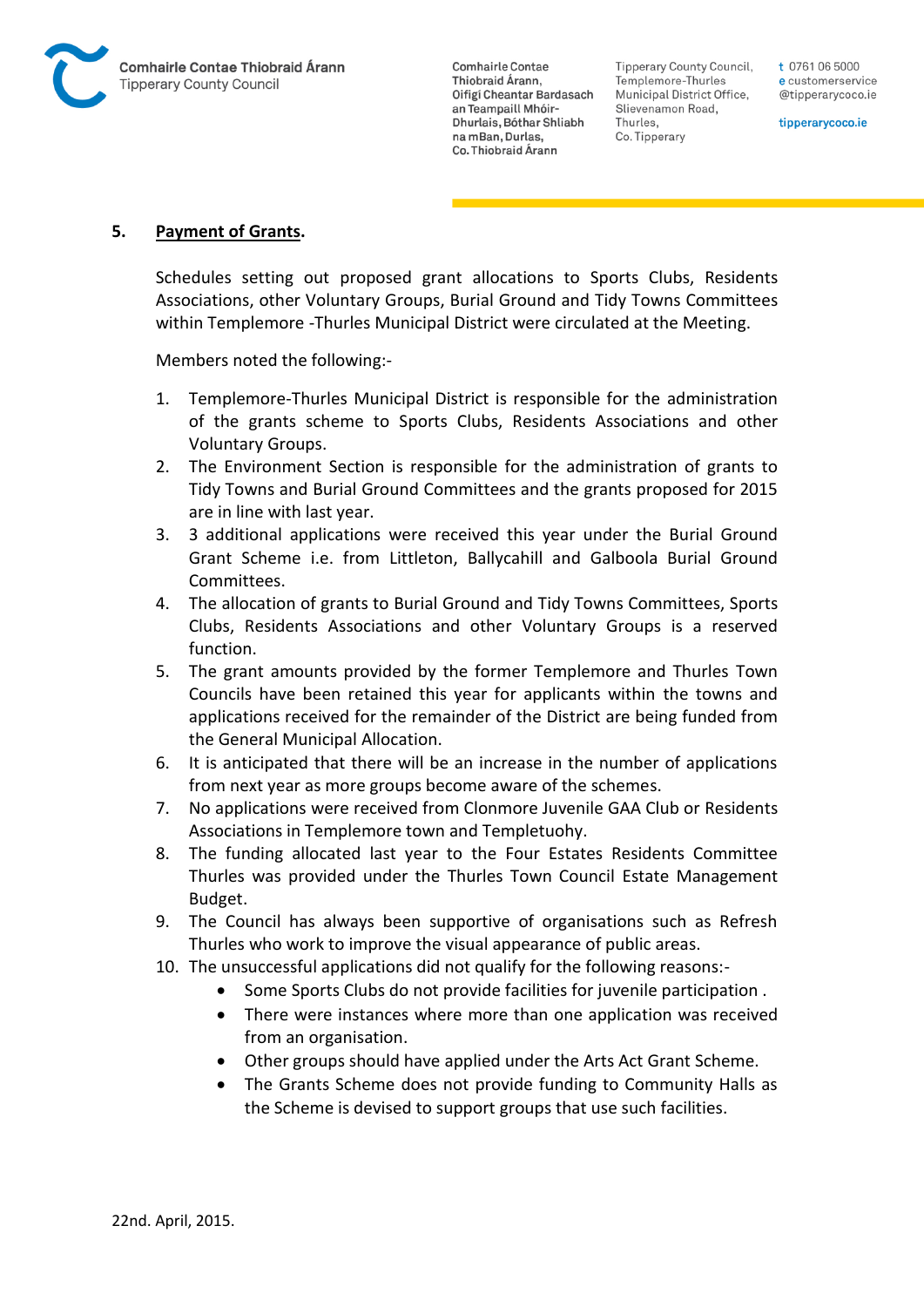

**Tipperary County Council,** Templemore-Thurles Municipal District Office, Slievenamon Road, Thurles, Co. Tipperary

t 0761 06 5000 e customerservice @tipperarycoco.ie

tipperarycoco.ie

It was proposed by Councillor W. Kennedy, seconded by Councillor J. Ryan and resolved:

"That the Grants set out hereunder be paid to the Tidy Towns Committees, Burial Ground Committees, Sports Clubs, Residents Associations and other Voluntary Groups specified:

| <b>Organisation</b>                              | Allocation |
|--------------------------------------------------|------------|
| Annameadle Burial Ground Committee               | €740.47    |
| <b>Ballycahill Burial Ground</b>                 | €740.47    |
| <b>Ballymoreen Burial Ground Committee</b>       | €740.47    |
| <b>Barnane Burial Ground Committee</b>           | €740.47    |
| <b>Boggaun Graveyard Committee</b>               | €740.47    |
| Temple Seacht Sean Borrisofarney BG Committee    | €740.47    |
| St. Brigids Borrisoleigh Burial Ground Committee | €740.47    |
| St. Michaels Bouladuff Burial Ground             | €740.47    |
| <b>Clonakenny Cemetery Committee</b>             | €740.47    |
| <b>Cooleeney Graveyard Committee</b>             | €740.47    |
| Corbally Parish C.O.I. Burial Ground Committee   | €740.47    |
| Couraguneen (New) Burial Ground Committee        | €740.47    |
| Couraguneen (Old) Burial Ground Committee        | €740.47    |
| Drom Old Burial Ground Committee                 | €740.47    |
| Galboola (Littleton, Thurles)                    | €740.47    |
| <b>Glenkeen Burial Ground Committee</b>          | €740.47    |
| Good Shepherd Graveyard Committee                | €500.00    |
| <b>Gortagarry Church Grounds Committee</b>       | €740.47    |
| <b>Holycross Old Graveyard Committee</b>         | €740.47    |
| Inch Old Graveyard Committee                     | €740.47    |
| Killavinogue Graveyard Committee                 | €740.47    |
| Killea St. James Burial Ground Committee         | €740.47    |
| Killinan Burial Ground Committee                 | €740.47    |
| Kilvalure Burial Group Committee                 | €740.47    |
| Kyleanna Burial Ground Committee                 | €740.47    |
| Littleton St. Kevin's Burial Ground Committee    | €740.47    |
| Loughmore Old Cemetery Committee                 | €740.47    |
| Moyaliffe Graveyard Committee                    | €740.47    |
| Moycarkey No. 1 Burial Ground Committee          | €740.47    |
| Moycarkey No. 2 Burial Ground Committee          | €740.47    |
| Moycarkey Old Burial Ground Committee            | €740.47    |
| Moyne New Graveyard Committee                    | €740.47    |
| Moyne Old Cemetery Committee                     | €740.47    |
| Quaker Burial Ground Committee                   | €740.47    |
| <b>Rahealty Burial Ground Committee</b>          | €740.47    |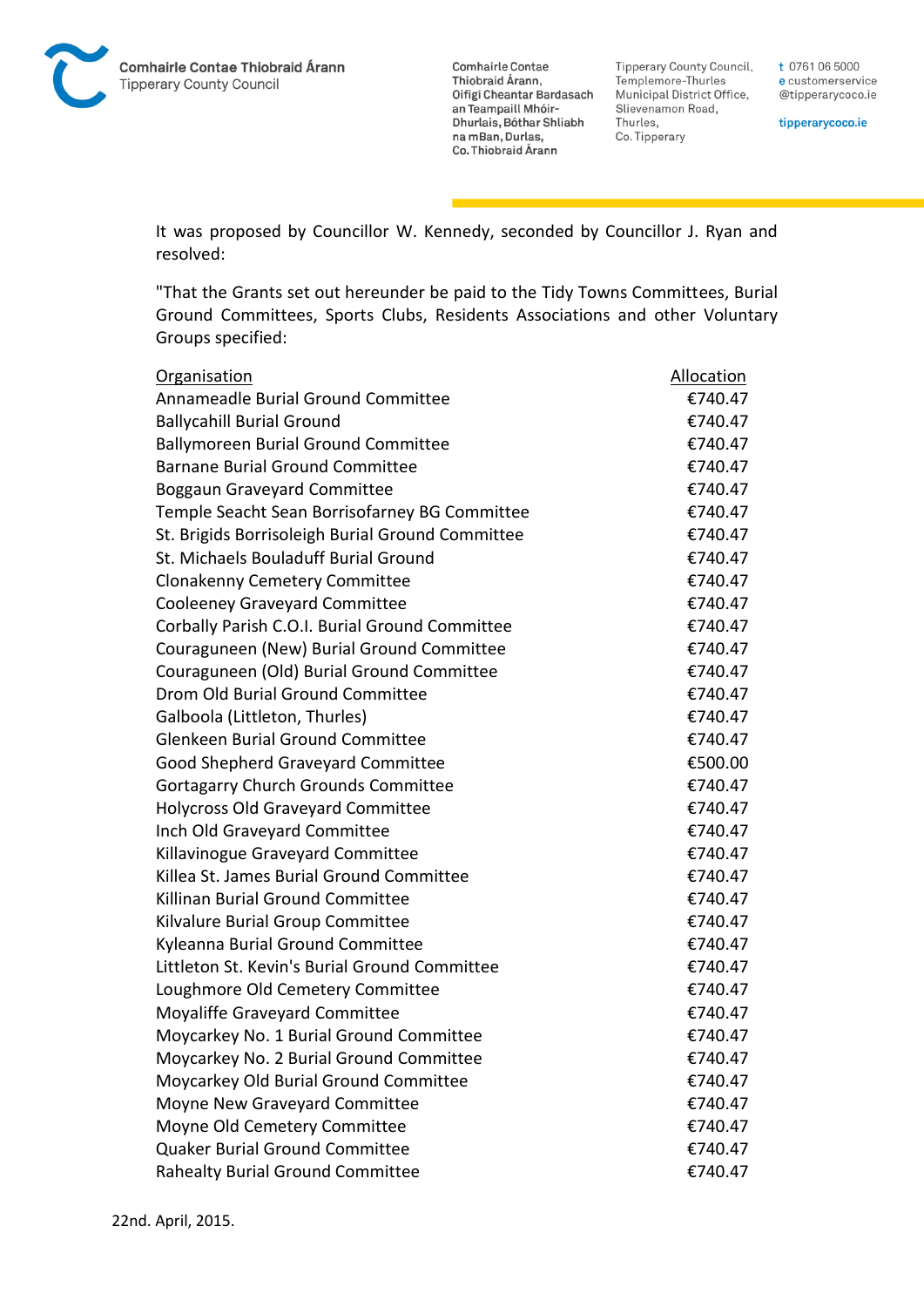**Comhairle Contae Thiobraid Árann Tipperary County Council** 

**Comhairle Contae** Commante Contae<br>Thiobraid Árann,<br>Oifigí Cheantar Bardasach an Teampaill Mhóir-Dhurlais, Bóthar Shliabh na mBan, Durlas,<br>Co. Thiobraid Árann

Tipperary County Council,<br>Templemore-Thurles<br>Municipal District Office, Slievenamon Road, Thurles, Co. Tipperary

t 0761 06 5000 e customerservice @tipperarycoco.ie

tipperarycoco.ie

| Rathnaveogue Burial Ground Committee             | €740.47    |
|--------------------------------------------------|------------|
| Roscrea Parish Pastoral Council - Camblin        | €740.47    |
| Shyan Burial Ground Committee                    | €740.47    |
| St. Burchins Burial Ground Committee             | €740.47    |
| St. Cronans Graveyard Committee                  | €740.47    |
| St. Mary's Church Littleton Graveyard Committee  | €740.47    |
| <b>Templebeg Graveyard Committee</b>             | €740.47    |
| Templeree Graveyard Committee                    | €740.47    |
| <b>Templetuohy Burial Ground Committee</b>       | €740.47    |
| <b>Timoney Burial Ground Committee</b>           | €740.47    |
| Two Mile Borris Graveyard Committee              | €740.47    |
| <b>Upperchurch New Burial Ground Committee</b>   | €740.47    |
| Upperchurch Old Burial Ground Committee          | €740.47    |
| <b>Total Burial Ground Grants</b>                | €35,302.09 |
| <b>Ballycahill Tidy Village Committee</b>        | €900.00    |
| Borrisoleigh Tidy Towns Committee                | €1,800.00  |
| Castleiney Tidy Village Committee                | €1,000.00  |
| <b>Clonakenny Tidy Villages Committee</b>        | €1,300.00  |
| <b>Clonmore Development Association</b>          | €1,300.00  |
| Drombane Village Group Committee                 | €1,400.00  |
| <b>Holycross Development Society</b>             | €1,500.00  |
| Inch/Bouladuff/The Ragg Tidy Village Association | €2,000.00  |
| Killea Tidy Towns Association                    | €2,000.00  |
| Littleton Tidy Towns Association                 | €1,200.00  |
| Loughmore Tidy Village Committee                 | €1,300.00  |
| Milestone Development Association                | €1,000.00  |
| Moyne Village Committee                          | €700.00    |
| Roscrea Tidy Towns Committee                     | €9,500.00  |
| <b>Shevry Development Association</b>            | €900.00    |
| Templetuohy Tidy Village Committee               | €1,000.00  |
| Two Mile Borris Tidy Towns Association           | €1,500.00  |
| Upperchurch Drombane Development Committee       | €1,150.00  |
| <b>Total Tidy Towns Grants</b>                   | €31,450.00 |
| Cabragh Wetlands Trust                           | €500.00    |
| <b>Clonakenny Playground Committee</b>           | €200.00    |
| <b>Durlas Eliogarty Memorial Committee</b>       | €500.00    |
| <b>Grange Development Group</b>                  | €300.00    |
| Cosan Felim-Inch Loop Walk                       | €300.00    |
| Men's Shed Roscrea                               | €300.00    |
| <b>Men's Shed Thurles</b>                        | €300.00    |
| Moyne Templetuohy Girl Guides                    | €200.00    |
| <b>Positive Ageing Thurles</b>                   | €500.00    |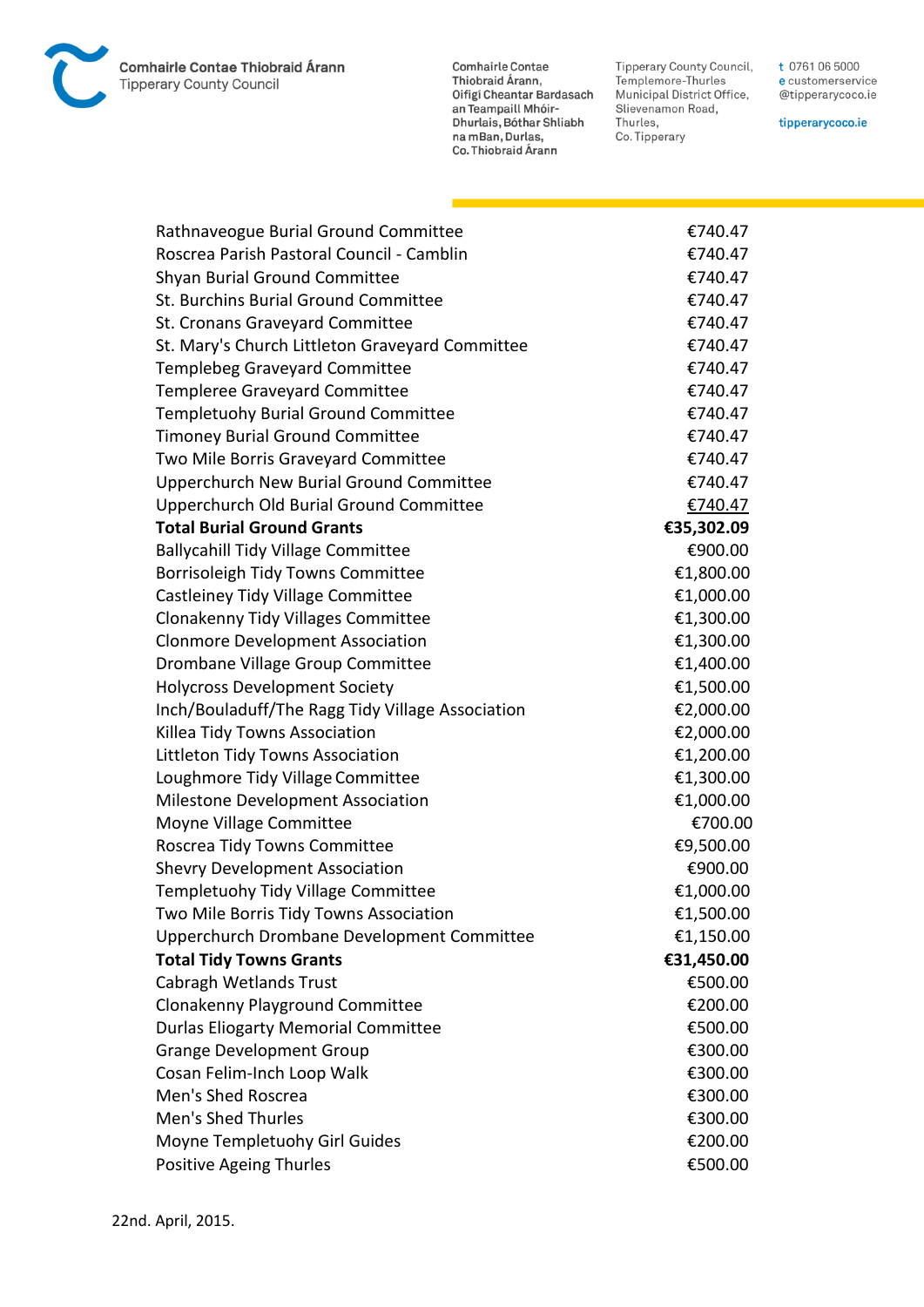**Comhairle Contae Thiobraid Árann Tipperary County Council** 

**Comhairle Contae** Commante Contae<br>Thiobraid Árann,<br>Oifigí Cheantar Bardasach an Teampaill Mhóir-Dhurlais, Bóthar Shliabh na mBan, Durlas,<br>Co. Thiobraid Árann

Tipperary County Council,<br>Templemore-Thurles<br>Municipal District Office, Slievenamon Road, Thurles, Co. Tipperary

t 0761 06 5000 e customerservice @tipperarycoco.ie

tipperarycoco.ie

| Refresh Thurles Tidy Towns                                  | €5,000.00  |
|-------------------------------------------------------------|------------|
| Roscrea Scout Group 6th. Tipp.                              | €200.00    |
| St. Mary's Famine Museum Thurles                            | €350.00    |
| Templemore Active Retirement Group                          | €250.00    |
| Templemore St. Patrick's Day Parade                         | €1,000.00  |
| Templemore Tidy Towns Committee                             | €1,750.00  |
| Templemore Youth Project                                    | €500.00    |
| Thurles Active Retirement Group                             | €250.00    |
| <b>Thurles Care Group</b>                                   | €250.00    |
| Thurles Drama Group                                         | €200.00    |
| <b>Thurles Failte Club</b>                                  | €350.00    |
| Thurles Scouts 17/28 Troop                                  | €350.00    |
| Thurles St. Patrick's Day Parade                            | €2,500.00  |
| Thurles Sunflower Brownie Unit                              | €350.00    |
| <b>Tipperary Regional Youth Service</b>                     | €350.00    |
| <b>Tipperary Regional Youth Service</b>                     | €350.00    |
| <b>Miscellaneous Total Grants</b>                           | €17,100.00 |
| Ard Carrig Thurles Residents Association                    | €650.00    |
| Ard na Greine Residents Association                         | €200.00    |
| Ardleigh Residents                                          | €200.00    |
| Carrig Dun Residents                                        | €250.00    |
| Castlepark, Two Mile Borris Residents Association           | €300.00    |
| Chapel Lane Dev. Group Roscrea                              | €1,000.00  |
| Cluain Airne Residents (1 - 17) Association Thurles         | €500.00    |
| Cluain Airne Residents (2nd cul-de-sac) Association Thurles | €500.00    |
| <b>Cluain Ard Residents Association</b>                     | €300.00    |
| <b>Cluain Dara Residents Association Thurles</b>            | €650.00    |
| <b>Cluain Glas Residents Association Thurles</b>            | €1,000.00  |
| <b>Elmwood Gardening Committee Thurles</b>                  | €750.00    |
| <b>Four Estates Thurles</b>                                 | €500.00    |
| <b>Glencarrick Residents Association Roscrea</b>            | €300.00    |
| <b>Hazelwood Residents Association Thurles</b>              | €900.00    |
| Kennedy Park, Roscrea Dev. Group                            | €500.00    |
| Loughtagalla Park & Residents Association Thurles           | €300.00    |
| Marlstone Manor Residents Association Thurles               | €900.00    |
| <b>Monadreen Residents Association Thurles</b>              | €500.00    |
| Moyne Road / Bellevue Residents Association Thurles         | €500.00    |
| <b>Rosemount Residents Association Thurles</b>              | €750.00    |
| <b>Rosslands Residents Association Roscrea</b>              | €300.00    |
| Sli na Siuire Residents Association Thurles                 | €900.00    |
| Slievenamon Meadows Residents Association Thurles           | €350.00    |
| St. Josephs & St. Brigids Residents Association Thurles     | €500.00    |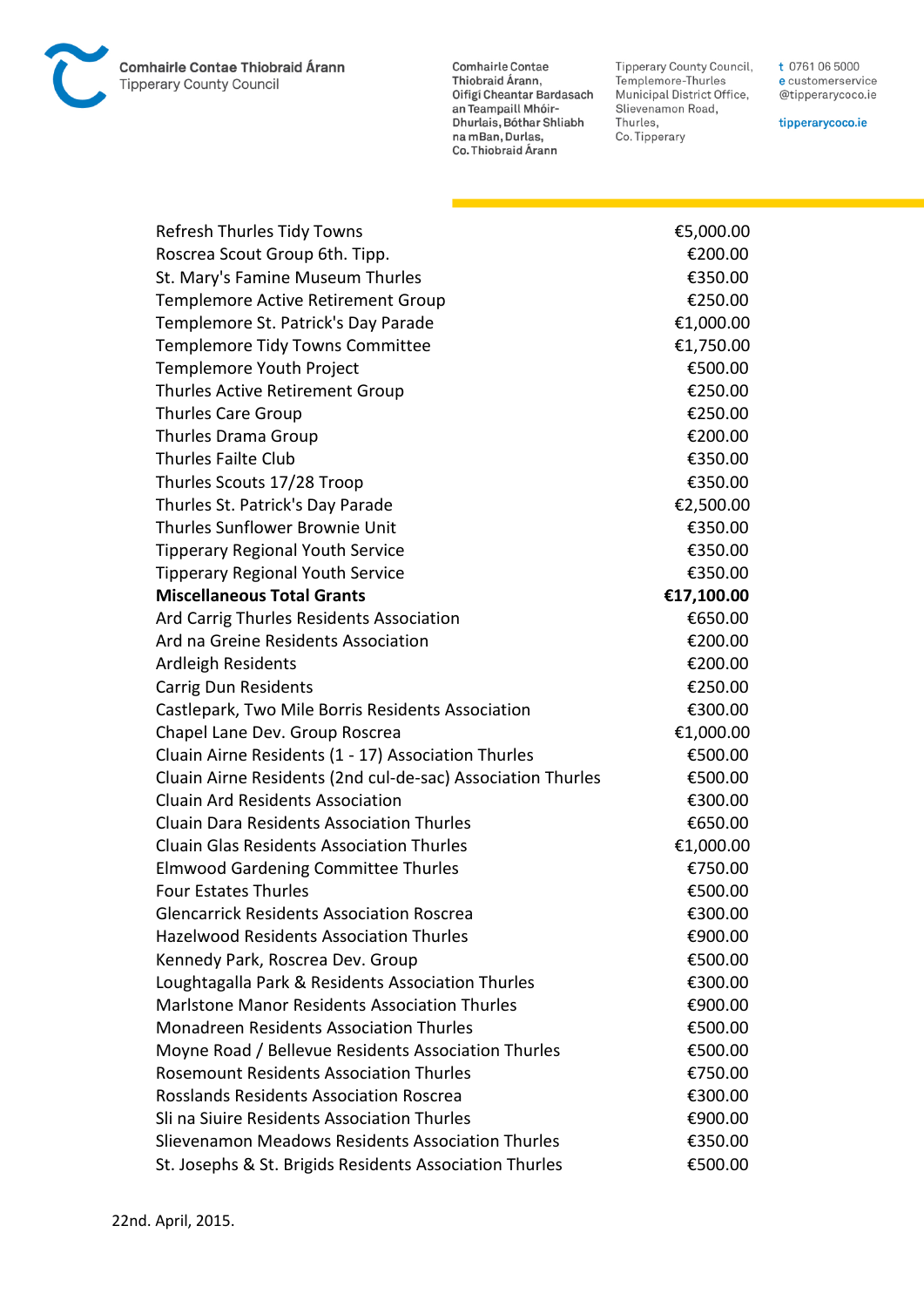Comhairle Contae Thiobraid Árann **Tipperary County Council** 

**Comhairle Contae** Thiobraid Árann,<br>Oifigí Cheantar Bardasach an Teampaill Mhóir-Dhurlais, Bóthar Shliabh na mBan, Durlas, Co. Thiobraid Árann

Tipperary County Council,<br>Templemore-Thurles Municipal District Office, Slievenamon Road, Thurles, Co. Tipperary

t 0761 06 5000 e customerservice @tipperarycoco.ie

tipperarycoco.ie

| The Willows Residents Association Thurles          | €1000.00   |
|----------------------------------------------------|------------|
| <b>Windsor Grove Residents Association Thurles</b> | €500.00    |
| <b>Residents Associations Total Grants</b>         | €15,000.00 |
| Borris - Ileigh Juvenile GAA Club                  | €300.00    |
| Borroway Rovers AFC Thurles                        | €350.00    |
| <b>BT Harps AFC Templemore</b>                     | €1,000.00  |
| Drom & Inch Camogie Club                           | €300.00    |
| Drom & Inch Juvenile GAA Club                      | €300.00    |
| Durlas Og GAA Club                                 | €1,000.00  |
| JK Brackens GAA Club Templemore                    | €1,000.00  |
| Killea GAA Club                                    | €300.00    |
| Moycarkey Borris Juvenile GAA Club                 | €300.00    |
| Moycarkey / Coolcroo AC                            | €300.00    |
| Moyne Athletic Club                                | €300.00    |
| Peake Villa AFC Thurles                            | €1,000.00  |
| Roscrea Juvenile Tennis Club                       | €300.00    |
| Roscrea United FC                                  | €300.00    |
| Roscrea Youth Rugby Club                           | €300.00    |
| St. Ailbe's Boxing Club Thurles                    | €300.00    |
| <b>Templemore Athletic Club</b>                    | €1,000.00  |
| <b>Templemore Badminton Club</b>                   | €500.00    |
| Templemore Ladies Football Club                    | €500.00    |
| Templemore Pitch & Putt Club                       | €1,000.00  |
| <b>Thurles Boxing Club</b>                         | €1,000.00  |
| <b>Thurles Community Games</b>                     | €200.00    |
| <b>Thurles Cricket Club</b>                        | €450.00    |
| <b>Thurles Crokes AC</b>                           | €1,000.00  |
| Thurles Gaels GAA Club                             | €750.00    |
| Thurles Ladies Rugby Club                          | €300.00    |
| Thurles Rugby Club                                 | €1,000.00  |
| Thurles Sarsfield Camogie Club                     | €500.00    |
| Thurles Sarsfield Ladies Football                  | €500.00    |
| <b>Thurles Special Olympics</b>                    | €250.00    |
| Thurles Squash Club                                | €250.00    |
| <b>Thurles Town AFC</b>                            | €450.00    |
| Tipperary Knights Basketball Club, Thurles         | €300.00    |
| Tipperary Talons Basketball Club, Thurles          | €300.00    |
| <b>Sports Clubs Total Grants</b>                   | €17,900.00 |

The District Director thanked the Members for their co-operation and the fair manner in which they dealt with the allocation of the grants.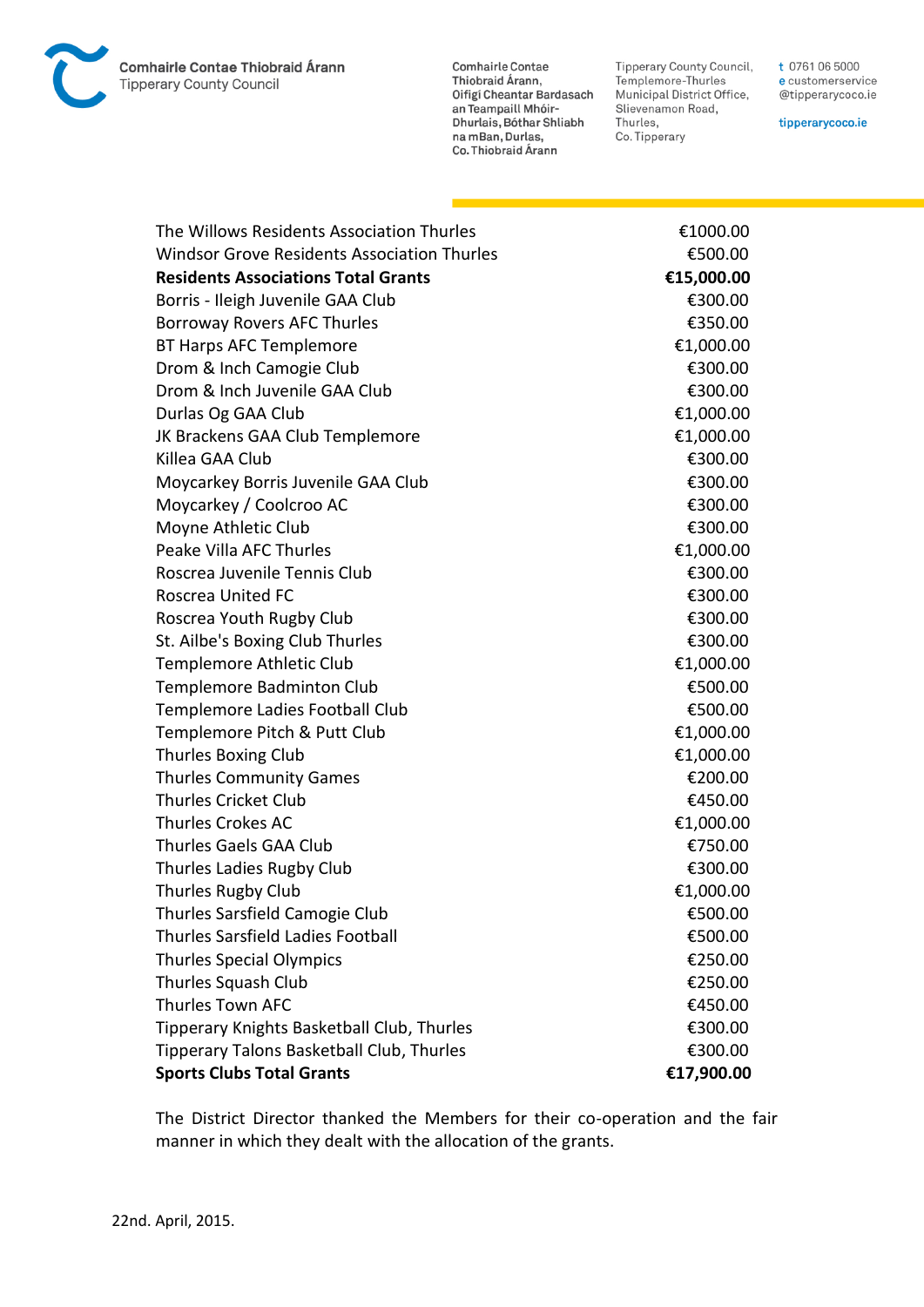

Tipperary County Council, Templemore-Thurles Municipal District Office, Slievenamon Road, Thurles, Co. Tipperary

t 0761 06 5000 e customerservice @tipperarycoco.ie

tipperarycoco.ie

#### **6. Update on 2015 Work Programmes.**

The District Engineer confirmed the following:

- Tender Documents for works under the Restoration Maintenance and Restoration Improvement Programmes have been prepared and issued to Contractors.
- The Roadworks Programme will commence towards the end of May.
- 41 applications have been received under the Community Involvement Scheme which represents 55% of the total number of applications submitted for the County. Costings for valid applications will be prepared for consideration by the Members at the May Monthly Meeting.
- There are 3 different classifications of roads at Rathmoy, Borrisoleigh and it will be necessary to establish if they qualify for inclusion under the Scheme.

#### **7. Update on Projects.**

| Thurles Town Park.                                                                             | Work on the Town Park is progressing<br>satisfactorily.                                                                                                                       |
|------------------------------------------------------------------------------------------------|-------------------------------------------------------------------------------------------------------------------------------------------------------------------------------|
| Liberty Square Thurles<br>Refurbishment.                                                       | The Traffic Review and Safety Audit<br>Reports should be available shortly and<br>the Council will then be in a position to<br>proceed to Part 8.                             |
| <b>Extension</b><br>to<br>and<br>Refurbishment of the<br>Offices at Castle Avenue,<br>Thurles. | Tender Documents have been issued to<br>the successful Contractors and the latest<br>date for receipt of tenders is 8th. May,<br>2015.                                        |
| Repair of Thurles Leisure<br>Centre.                                                           | The Swimming Pool re-opened on<br>L.<br>Monday 13th. April, 2015.<br>Costs associated with the tiling of<br>Ш.<br>the pool are a matter for Thurles<br>Swimming Pool Limited. |
| Templemore Town Park<br>Extension.                                                             | The Council is currently preparing a<br>Master Plan for the area and the 'For Sale'<br>sign erected on the land will be removed.                                              |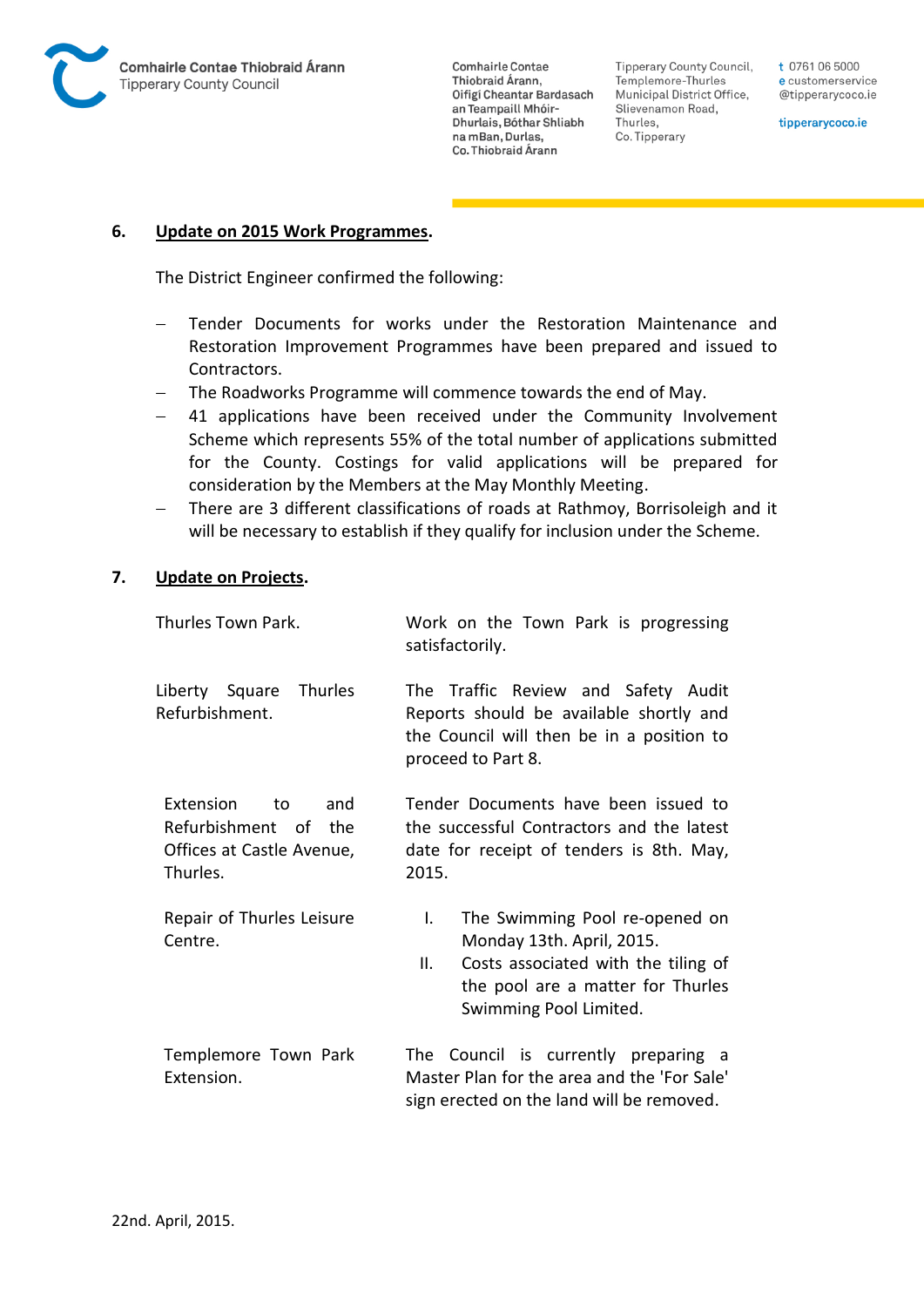

**Tipperary County Council,** Templemore-Thurles Municipal District Office, Slievenamon Road, Thurles, Co. Tipperary

t 0761 06 5000 e customerservice @tipperarycoco.ie

tipperarycoco.ie

| Repairs / Improvements<br>Templemore<br>Town<br>to<br>Hall            | will<br>be necessary to obtain<br>It<br>- a<br>Conservation Architects Report prior to<br>commencement of any improvement<br>works on the facade of the building and a<br>railing will be erected at the rear of the<br>Town Hall to address the anti-social<br>behaviour. |
|-----------------------------------------------------------------------|----------------------------------------------------------------------------------------------------------------------------------------------------------------------------------------------------------------------------------------------------------------------------|
| Enhancement<br>Roscrea<br>Scheme.                                     | Preliminary Plans will be brought before<br>the Members at the May Monthly<br>Meeting.                                                                                                                                                                                     |
| Development of<br>a<br>Carpark at St. Patrick's<br>Cemetery, Thurles. | Plans will be prepared as soon as possible.                                                                                                                                                                                                                                |
| Enhancement<br>Village<br>Works.                                      | Proposals to undertake enhancement<br>works to a maximum of three villages in<br>will<br>District<br>be prepared for<br>the.<br>consideration by the Members at the May<br>Monthly Meeting.                                                                                |
| Painting Scheme.                                                      | The Scheme will be circulated at the May<br>Monthly Meeting.                                                                                                                                                                                                               |

### **8. Notices of Motion.**

### **(a) Notice of Motion in the name of Councillor Willie Kennedy.**

Councillor Willie Kennedy formally moved the following Notice of Motion in his name:

"I am calling on the Council to erect signs for Drombane at Patsys Cross, Killinan and Rossmult. The lack of proper signage is causing great inconvenience to the public at present."

The District Engineer confirmed that the signs will be erected shortly.

### **(b) Notice of Motion in the name of Councillor Willie Kennedy.**

Councillor Willie Kennedy formally moved the following Notice of Motion in his name: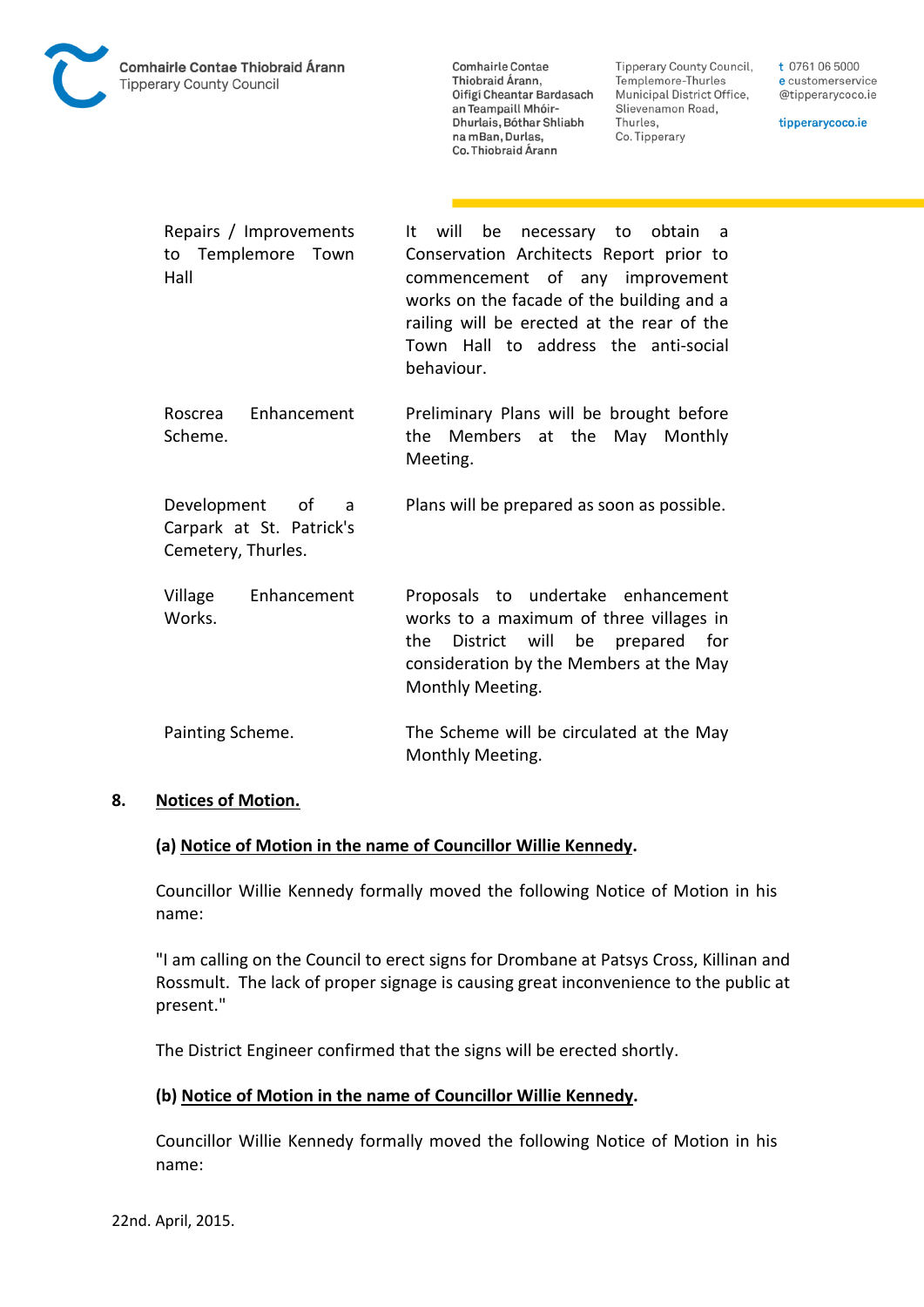**Tipperary County Council,** Templemore-Thurles Municipal District Office, Slievenamon Road, Thurles, Co. Tipperary

t 0761 06 5000 e customerservice @tipperarycoco.ie

tipperarycoco.ie

"I am calling on the Council to improve the signage warning of the dangerous bend on the road from Bouladuff to Dovea at Liscreagh. Despite the current signage a number of accidents have occurred at this location recently."

The District Engineer undertook to examine the location to establish if the warning signage can be improved upon.

### **9. Correspondence.**

## **a) Request for Deputation with the Minister for Transport, Tourism & Sport to discuss progression of the Thurles Bypass.**

The Meetings Administrator indicated that an acknowledgement had been received from Minister of State, Mr. Tom Hayes TD, in response to the Members' request for confirmation that the Thurles Bypass had been discussed at his scheduled meeting with the Minister for Transport, Tourism and Sport.

## **b) Invitation to Fáilte Ireland to make a presentation to the Council on its policies to attract tourists to the District.**

Members noted the response received from Fáilte Ireland to the Members' request for a presentation to be made to the Council on their policies to attract tourists to the District. The request has been forwarded to the Head of Ireland's Ancient East who will make contact with the Council in due course.

## **c) Provision of a Helipad at the Community Hospital of the Assumption, Thurles.**

The Meetings Administrator confirmed that an acknowledgement had been received from the National Ambulance Service to their request for the provision of a Helipad at the Community Hospital of the Assumption, Thurles.

### **10. Votes of Congratulations / Sympathy.**

Votes of Congratulations were passed to the following:

- Ms. Sarah McKevitt, Clongour, Thurles on being selected on the Irish Under 17s Soccer Team.
- Ms. Aisling O'Hagan, The Willows, Thurles on being selected on the Ireland Under 18 Sevens Rugby Squad.
- Ms. Amy McGrath, Ashgrove, Thurles who is a member of the U15 Girls International Development Squad which represented Ireland in Basketball in Scotland recently.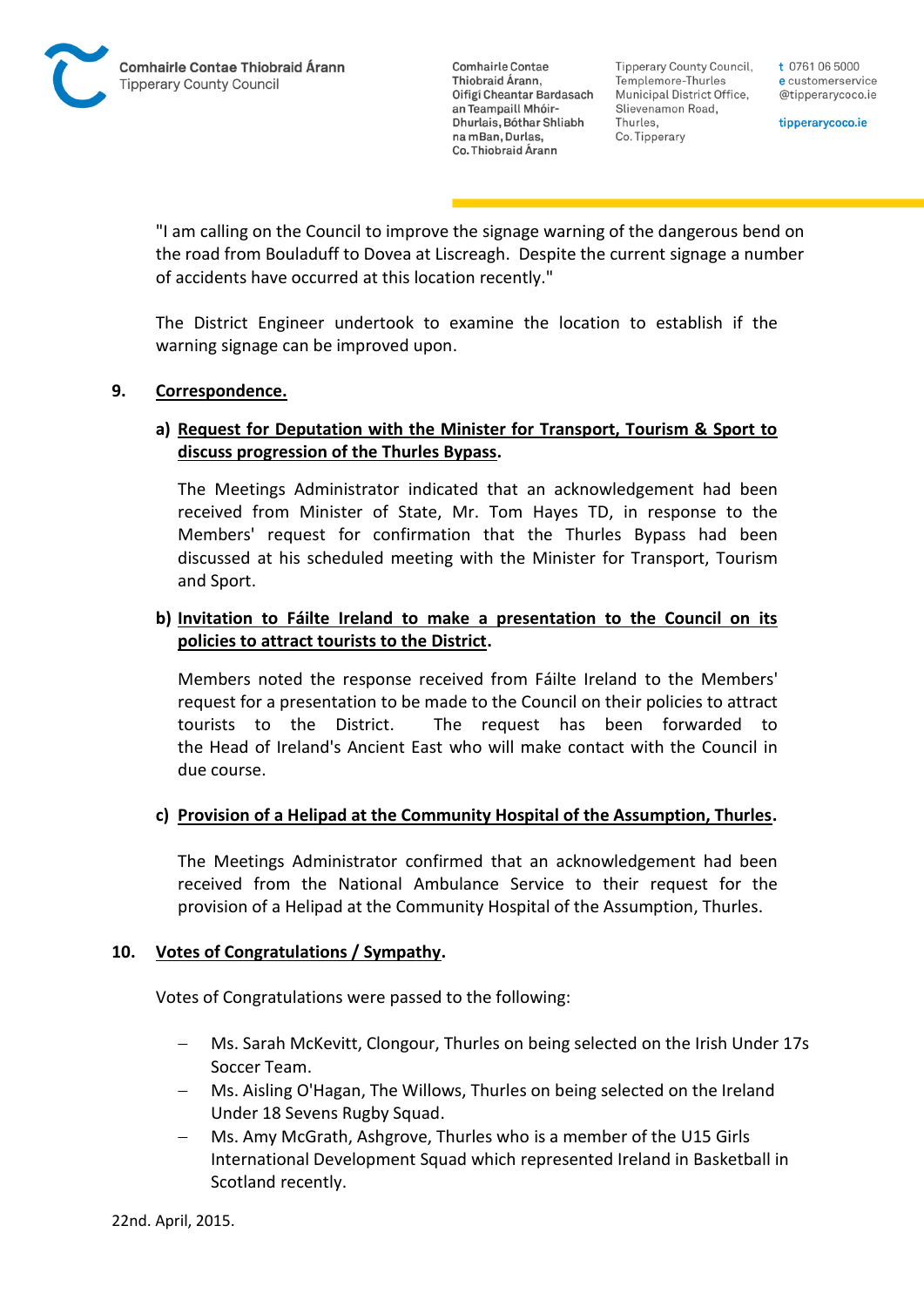

**Tipperary County Council,** Templemore-Thurles Municipal District Office, Slievenamon Road, Thurles, Co. Tipperary

t 0761 06 5000 e customerservice @tipperarycoco.ie

tipperarycoco.ie

### **Civic Receptions.**

The Meetings Administrator advised that it is proposed to hold the Civic Reception for the Cistercian College, Roscrea in the College and to have the Civic Reception for the Thurles CBS Harty Cup Team in the school in the coming weeks.

It was noted that the proposal to hold a Civic Reception to honour Kieran Byrnes will be brought before the CPG for consideration.

### **11. Any Other Business.**

| Item                                        | Response                                  |
|---------------------------------------------|-------------------------------------------|
| Prohibition of parking on Parnell Street,   | Members expressed strong opposition to    |
| Thurles on completion of improvement        | the proposal.                             |
| works.                                      |                                           |
| Examine means of assisting residents at     | The Council is actively exploring options |
| Kincora Terrace, Thurles parking their cars | to address the issue.                     |
| outside their houses.                       |                                           |
| Installation of traffic calming measures at | The proposal can be considered under the  |
| Clonmore Village.                           | Village Enhancement Works.                |
| Remedial Works needed on the                | The Council is liaising with the OPW to   |
| Cromogue River at Borrisoleigh to           | come up with a long-term solution to the  |
| prevent flooding in the future.             | problem and the River will be cleaned     |
|                                             | downstream this year.                     |
| Poor condition of the footpaths at          | The complaint will be referred to Irish   |
| Borroway, Thurles following the             | Water.                                    |
| installation of water meters.               |                                           |
| Provision of life buoys at Ladyswell,       | Irish Water Safety does not recommend     |
| Thurles.                                    | the erection of life buoys in non         |
|                                             | designated bathing areas.                 |
| Improvement of the sightline across from    | The owner is responsible for addressing   |
| Mr. John McCormack's house at               | the problem.                              |
| Curraheen, Horse & Jockey, Thurles.         |                                           |
| Provision of adequate fencing between       | The provision of fencing is the           |
| the Boxing Club at Kavanagh Place,          | responsibility of the Boxing Club.        |
| Thurles and the Riverwalk to deter anti-    |                                           |
| social behaviour.                           |                                           |
|                                             |                                           |
| Installation of Traffic Calming Measures in | The requests will be examined.            |
| Cabragh Court and Rosemount, Thurles.       |                                           |
| Erection of additional Dog Fouling Bins in  | The request will be considered.           |
| Thurles.                                    |                                           |